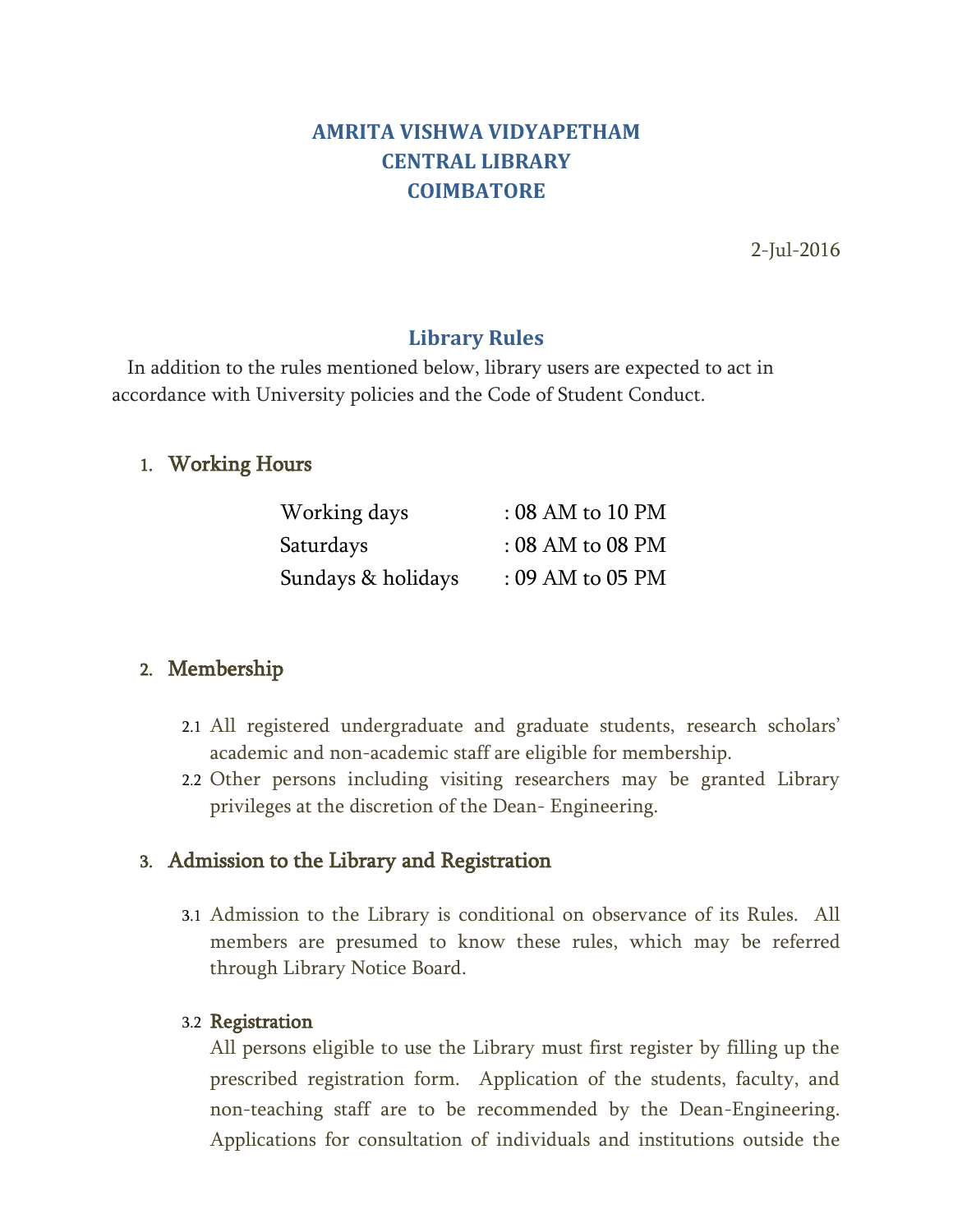Campus have to be recommended by their head and should be approved by the Dean-Engineering.

## 4. Membership

- 4.1 The Identity Card issued by the university can also be used as the Library Membership Card for all students, research scholars and members of staff. The Identity card must be presented on request whether to gain access to the Library, or to prove identity, or to borrow books in the Library. THE IDENTITY CARD MUST NOT BE GIVEN TO, OR USED BY, ANYONE ELSE.
- 4.2 Members are responsible for the books borrowed against their Membership Cards.
- 4.3 Membership Cards have to be renewed on expiry of the validity period printed on the Card.

### 4.4 Visitors

Consultation facility is available for Research Scholars of other Universities/Institutions or a short period. The Research Scholars should bring recommendation letter from Supervisor/Guide or letter from the concerned Department/Organization

### 5 Borrowing

- 5.1 Certain material such as reference books and special Reference books can be borrowed only with the permission of the Librarian. Some material like periodicals, micro-form publications, diskettes and CD-ROM's are confined to the Library and may not be borrowed.
- 5.2 The loan period of certain categories of material may be restricted.
- 5.3 New arrivals are kept in display rack near issue counter for 10 days. These books can be borrowed only after the expiry of display period.
- 5.4 The borrower remains responsible for each book borrowed until the loan record is discharged.
- 5.5 Borrowers may not have on loan at any time more books than the borrowing limit for their category. In special cases, permission to borrow additional volumes may be given by the Librarian.
- 5.6 Books will be issued on presentation of the library card (ID card). Students are instructed to check the books while borrowing and they will be responsible for any type of damage or mutilation noticed at the time of return.
- 5.7 The Librarian may restrict the period of loan of any book upon its demand in the Library.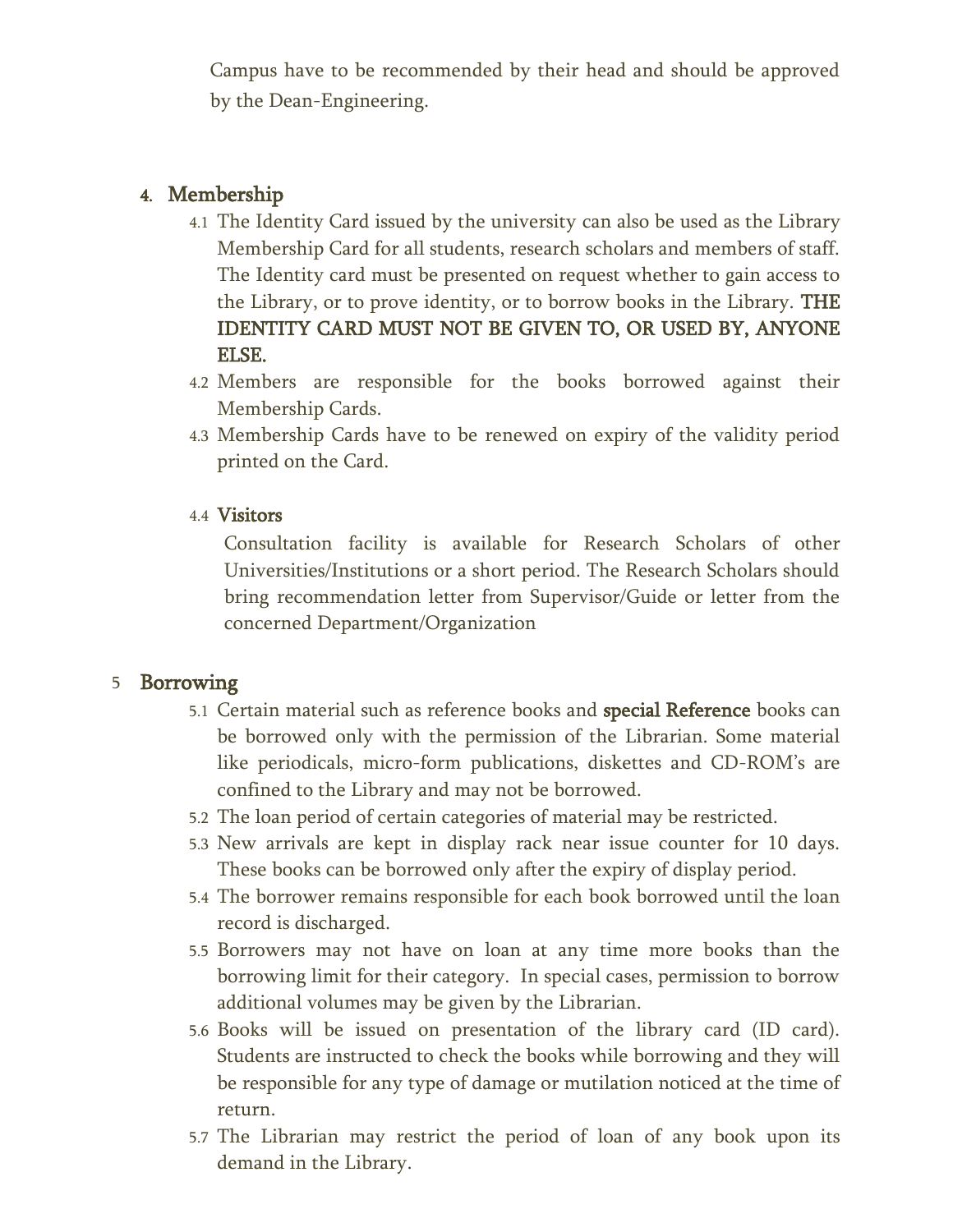| Category                       | No. of Books   | Period of Loan |
|--------------------------------|----------------|----------------|
| Professors                     | 10             | 1 Semester     |
| <b>Faculty Members</b>         | 8              | 1 Semester     |
| <b>Administrative Officers</b> | 5              | 30 days        |
| Non-Teaching Staff             | $\mathfrak{D}$ | 30 days        |
| <b>UG Students</b>             | 5              | 15 days        |
| <b>PG</b> Students             | 6              | 15 days        |
| Phd-Research Scholar           | 7              | 30 days        |
| Research Associate/Assistant   | 5              | 30 days        |
| Book Bank (B.Tech)             | 3              | 180 days       |

### **Category wise borrowing privileges'**

#### 5.8 Renewal and Overdue Charges

Books will be issued to the students for 15 days only. In the first page, slip is pasted and stamped mentioning the due date and the fine will be charged @ Re.1 per day per book from the due date till the book is returned to library. Books on loan can be renewed two times, provided there is no demand for the same from other members.

#### 5.9 Holds/Reservation

- If all loan copies of an item are unavailable it is possible to place a hold on (reserve) the issued copies using the Library catalogue. Alternatively, the user may ask staff at the issue desk to place the hold for him.
- When a copy is ready to collect, the Library sends a pickup notice by email to the user, if the e-mail address is on his Library record.
- Reserved copy is held at the issue desk for 2 days.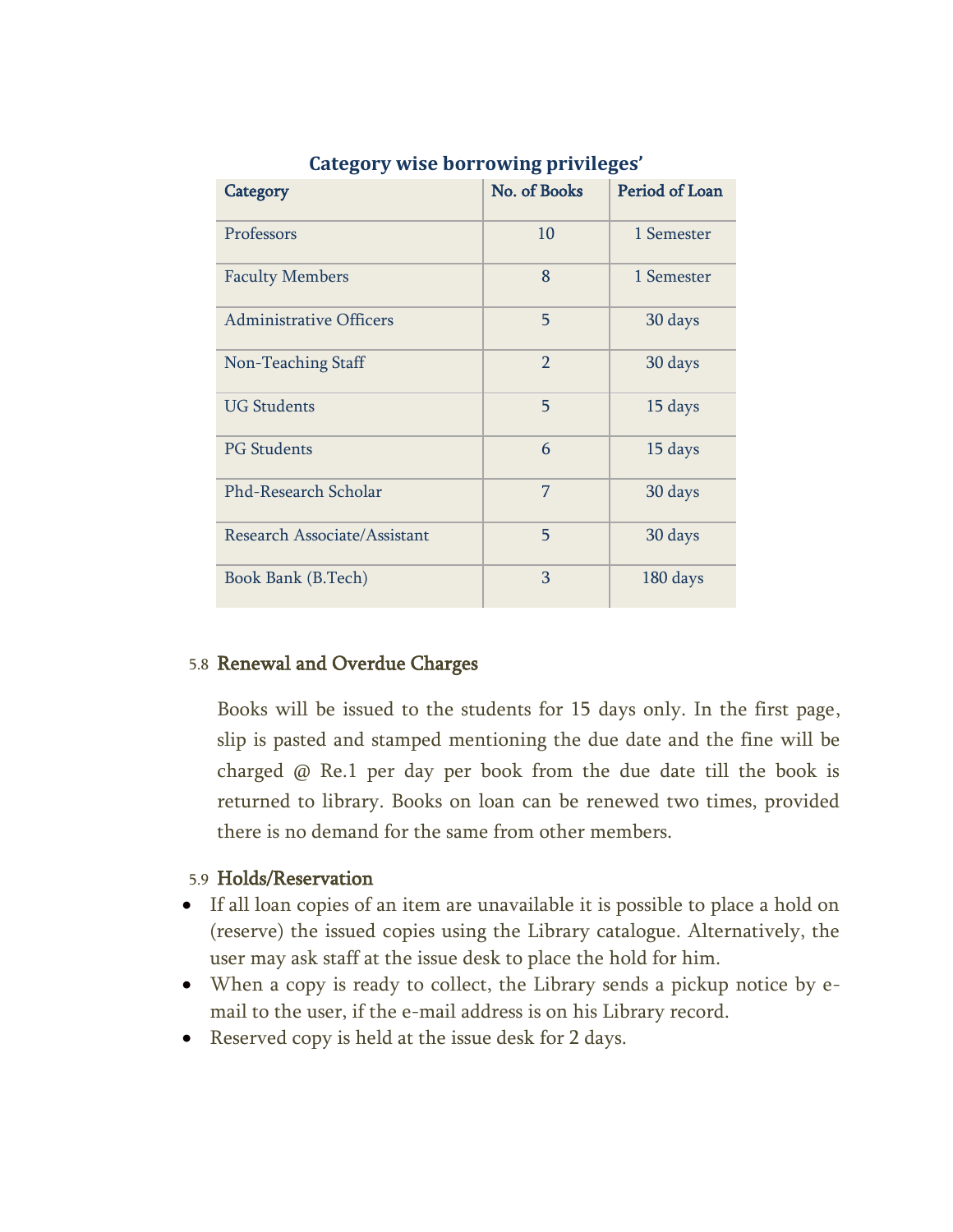#### 5.10 No due Certificate

Members shall obtain No dues certificate from the library after returning all the books issued, cancelling their membership and after paying outstanding dues, if any.

## 6 Lost or Damaged Books

- 6.1 Members are responsible for the damage, loss of books issued to them. Marking and underscoring the text, tearing away of pages, soiling of books by water, dust and oil are treated as damage.
- 6.2 Loss of books shall be reported to the Librarian immediately with the prescribed form and it is to be compensated upon evaluation. Cost of books is evaluated by its nature and importance.
- 6.3 In the case of any loss, the member has to replace the book with a new copy failing which he/she has to remit double the cost of the evaluated cost. If the copy belonging to the library is subsequently found, no refund of the cost will be made and both copies will be retained by the library.
- 6.4 Theft and mutilation of Library property are punishable.
- 6.5 Unless loss is reported the member is liable to pay overdue charges till the loss is cleared.

## 7 Use of Library

- 7.1 Members are requested to sign in and sign out by scanning their ID cards at the entrance. Entry is restricted to ID card holders.
- 7.2 Books are arranged on the shelves by their Call Numbers on the spines written in the oval-shaped paper tags. Call number is a location symbol constitution Decimal Numerical signifying the subject category and the Alphanumerical below assigns the book a unique position on the shelf. A book may be easily located by noting the call number from the catalogue arranged alphabetically by subject, author and title. Matching the call number noted from the catalogue with the same number on the book.
- 7.3 Books can also be located by using Location Number provide in OPAC.
- 7.4 Members are having free access to the stack room and can browse books on the shelves. They are to be careful NOT to disturb the arrangement of books. Any book taken out of the shelf may be kept on the nearest table rather than trying to put it back. Remember: A BOOK MISPLACED IS A BOOK LOST.
- 7.5 Users should switch off Lights and Fans when you leave your place / when not in use.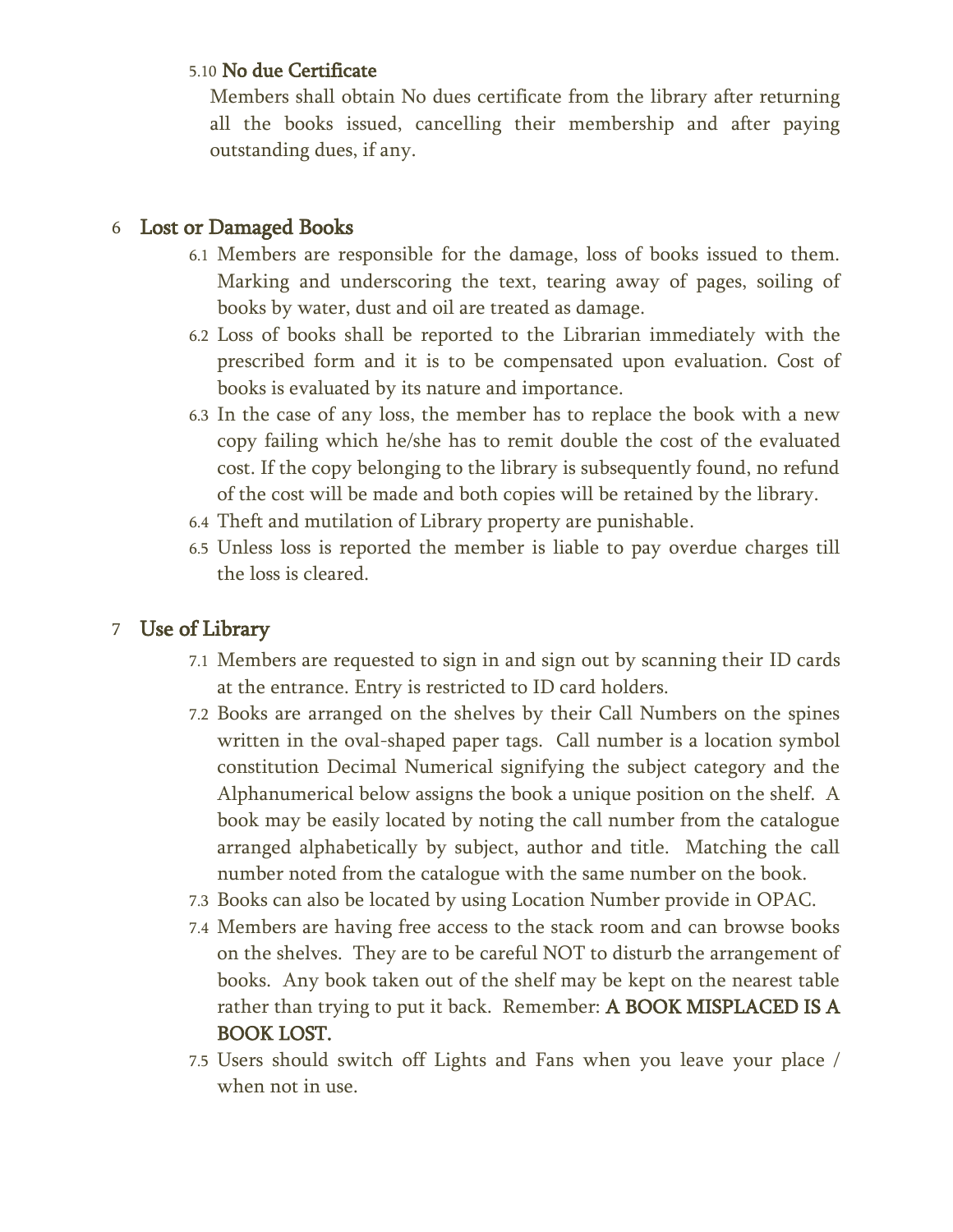## 8 Use of Computers and Electronic Sources of Information, Copyright

- 8.1 Access to Library computing facilities is restricted principally to those entitled to ID card and students are allowed to use own laptops inside the library.
- 8.2 When viewing and downloading material in electronic form, users must adhere to the license restrictions indicated on the publisher's web site. The systematic downloading of whole or significant parts of an electronic resource is not permitted under any license. Spider programs or other download programs must not be used to take information from these sites.
- 8.3 Electronic databases should be used in accordance with license terms and Conditions.
- 8.4 Copyright legislation applies to electronic journals in the same way that it applies to print journal.
- 8.5 All use of electronic journals should be in compliance with current copyright legislation, the papers are for non-commercial research or private study only.
- 8.6 Commercial electronic information sources: No part of the materials should be transmitted by any means to any unauthorized user. Copies must not be stored or accessed by an unauthorized user. Collections of the materials must not be made. The materials' content must not be altered, amended, modified or changed.

### 9 Ancillary services

Photocopying and scanning facility, of only library material, is available for the Library Members at nominal charges. The photocopies will be provided within the limits of the International Copyrights Act.

In addition to the above said instructions, the members are all expected to strictly follow without fail, the guidelines given below:

- 1. Bags, cases, parcels and other items of personal property brought into the library must be deposited in the property counter at the Library Entrance. The library accepts no liability for the theft of your possessions, and reserves the right to exclude or remove any item which might cause an obstruction.
- 2. Users in the library are prohibited from engaging in conversation, misusing the furniture or conducting discussions and marking/highlighting in the library materials (books / journals etc) themselves in any manner. Absolute SILENCE is to be observed inside the library.